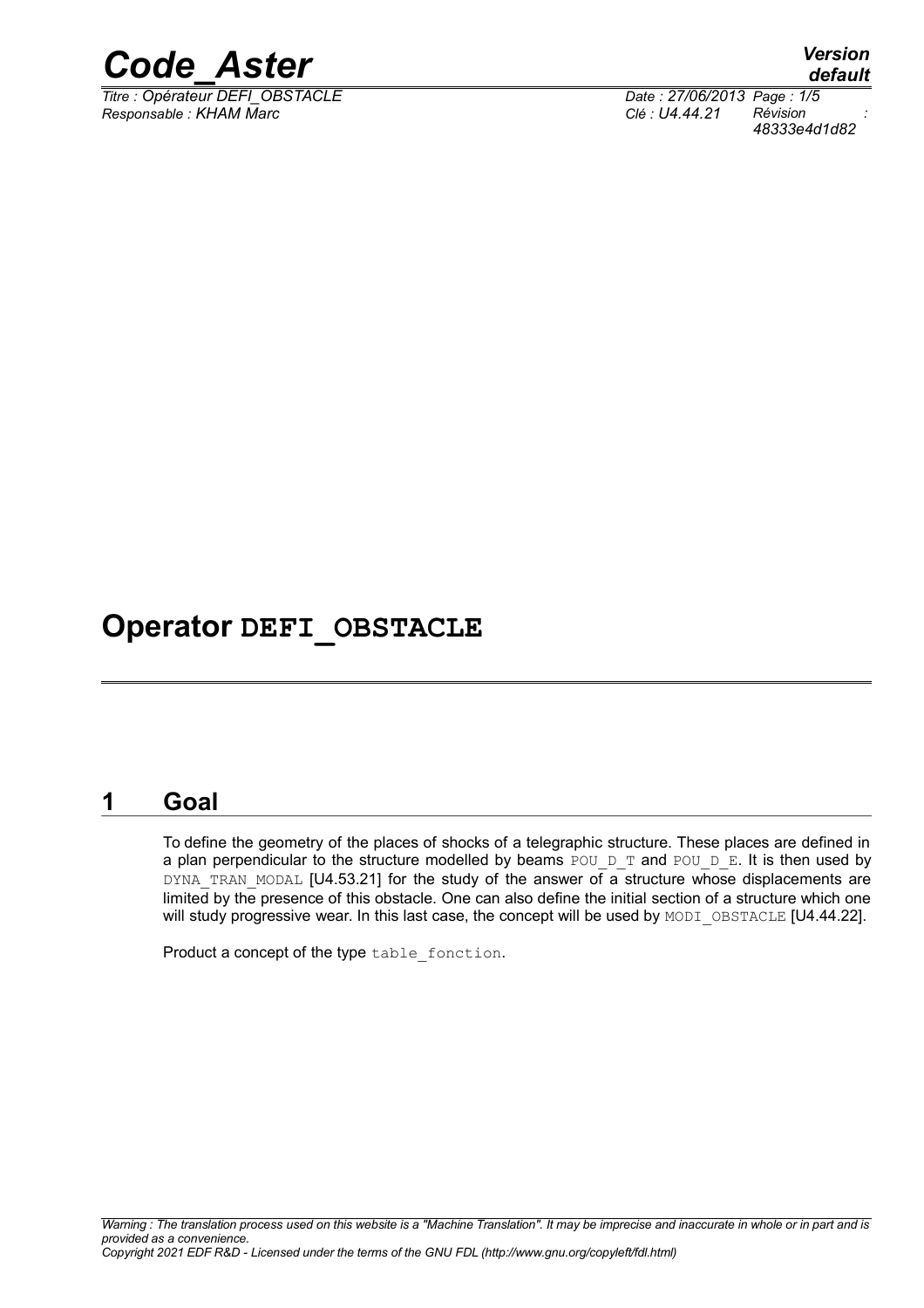# *Code\_Aster Version*

*Titre : Opérateur DEFI\_OBSTACLE Date : 27/06/2013 Page : 2/5 Responsable : KHAM Marc Clé : U4.44.21 Révision :*

*48333e4d1d82*

## **2 Syntax**

| obstacle = DEFI OBSTACLE |               |            |                    |                                                                                                                            |          |
|--------------------------|---------------|------------|--------------------|----------------------------------------------------------------------------------------------------------------------------|----------|
|                          |               |            | $TYPE =$           | 'CIRCLE'<br>'PLAN Y'<br>'PLAN <sup>-</sup> Z'<br>'BI CERCLE'<br>'BI CERC INT',<br>'BI PLAN Y'<br>'BI PLAN Z'<br>'DISCRETE' | [DEFECT] |
|                          | VALE<br>VERIF | $=$<br>$=$ | thetar,<br>'FIRM', |                                                                                                                            | [1 R]    |

*Warning : The translation process used on this website is a "Machine Translation". It may be imprecise and inaccurate in whole or in part and is provided as a convenience. Copyright 2021 EDF R&D - Licensed under the terms of the GNU FDL (http://www.gnu.org/copyleft/fdl.html)*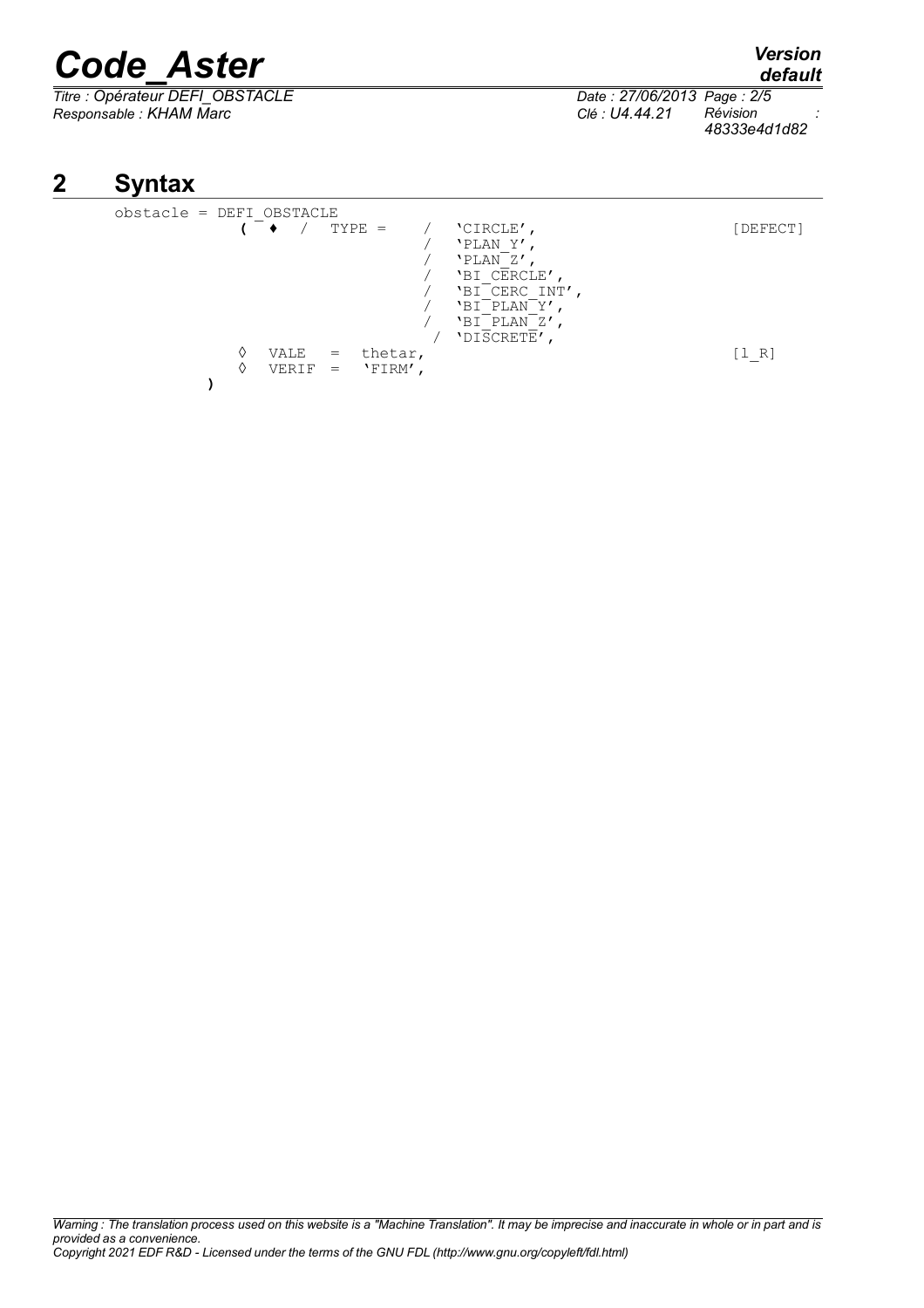# *Code\_Aster Version*

*Titre : Opérateur DEFI\_OBSTACLE Date : 27/06/2013 Page : 3/5 Responsable : KHAM Marc Clé : U4.44.21 Révision :*

*48333e4d1d82*

## **3 Operands**

#### **3.1 Operand TYPE**

The operand TYPE allows to give the form wraps game in the connection of shock by a text among the following: PLAN Y, PLAN Z, CIRCLE, DISCRETE, BI\_PLAN\_Y, BI\_PLAN\_Z, BI\_CERCLE and BI\_CERC\_INT ;

Obstacles of the type PLAN Y, PLAN Z, CIRCLE and DISCRETE define the geometry of the places of shock between a mobile structure and an indeformable obstacle. They are traced Ci - below [Figure 3.1-a] according to the selected type.





The value of the game and the local reference mark *Xloc ,Yloc , Zloc* will be defined at the time of the use of the obstacle (see operator DYNA\_TRAN\_MODAL [U4.53.21]). The origin of this reference mark being the place of the telegraphic structure considered.

In the case of the obstacle  $TYPE = 'DISCRET'$ , the curve should be specified defining contour and the game simultaneously, using the keyword VALE.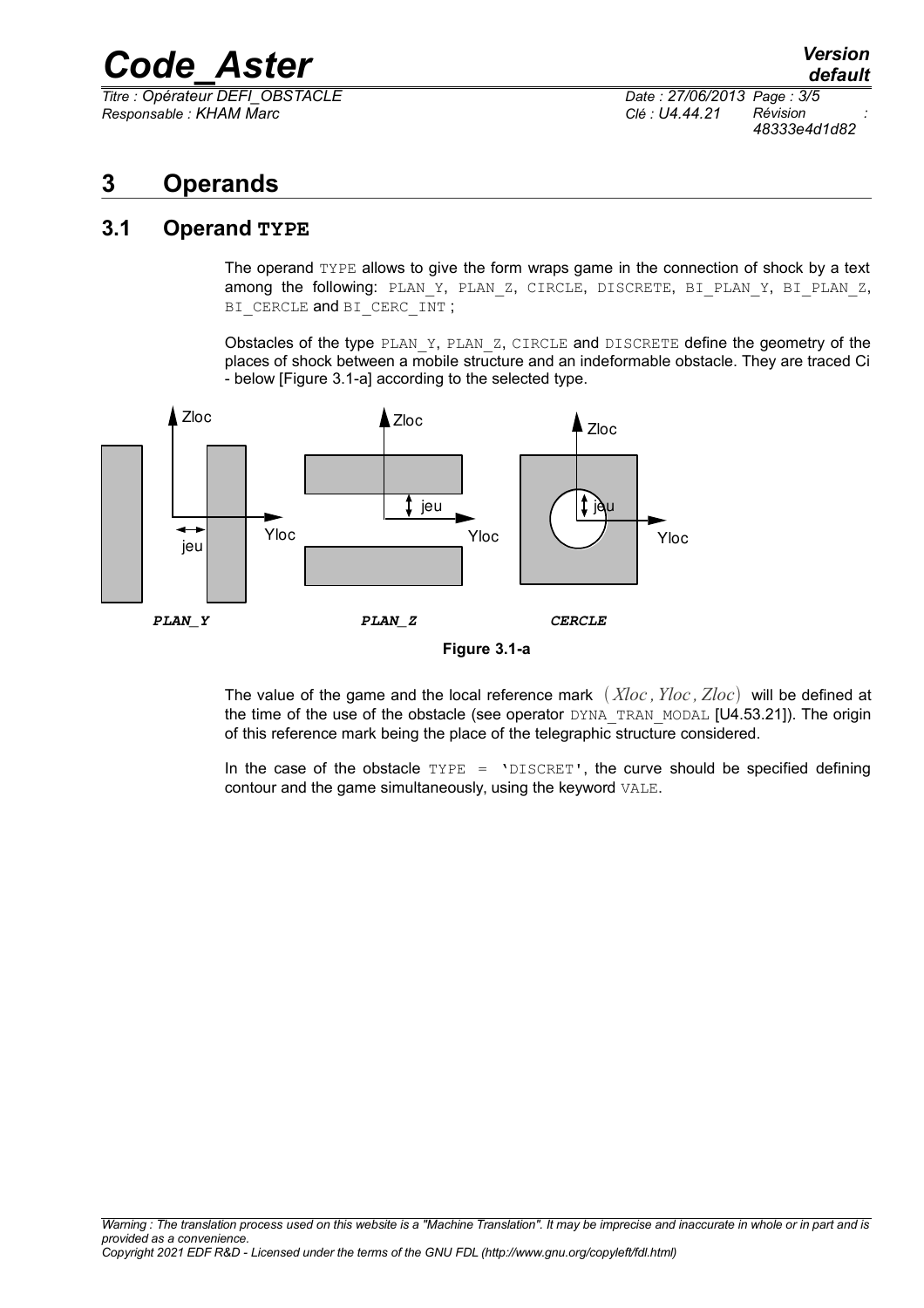### *Code\_Aster Version Titre : Opérateur DEFI\_OBSTACLE Date : 27/06/2013 Page : 4/5*

*Responsable : KHAM Marc Clé : U4.44.21 Révision :*

Types BI\_PLAN\_Y, BI\_PLAN\_Z, BI\_CERCLE and BI\_CERC\_INT allow to define the possible places of contact of the telegraphic structure between two nodes *NO1* and *NO2* belonging each one to a mobile structure. The geometries of the connections of contact plan on plan (or rings on circle) are described on the figure [Figure 3.1-b] below.



BI\_CERCLE

BI\_CERC\_INT



The value thicknesses of matter surrounding the nodes of shock ( *D1* and *D2* for an obstacle of the type BI\_PLAN<sub>\*</sub>, *R1* and *R2* for an obstacle of the type BI\_CERCLE or BI CERC INT) as well as the local reference mark  $(Xloc, Yloc, Zloc)$  is defined at the time of the use of the obstacle, it is - with-to say in the operator DYNA TRAN MODAL [U4.53.21].

Several initial forms, in particular for the study of the vibrations of the control rods, are defined. They correspond with the pencil of the various control rods and to their guidance.

#### **3.2 Operands VALE / VERIF**

#### ◊ VALE = thetar

In the case of the obstacle DISCRETE the curve should be specified defining contour and the game simultaneously, using the keyword VALE.

thetar is the list of realities allowing to describe the contour of the obstacle of the type DISCRETE in polar coordinates. One describes the obstacle like a plane curve into polar by giving